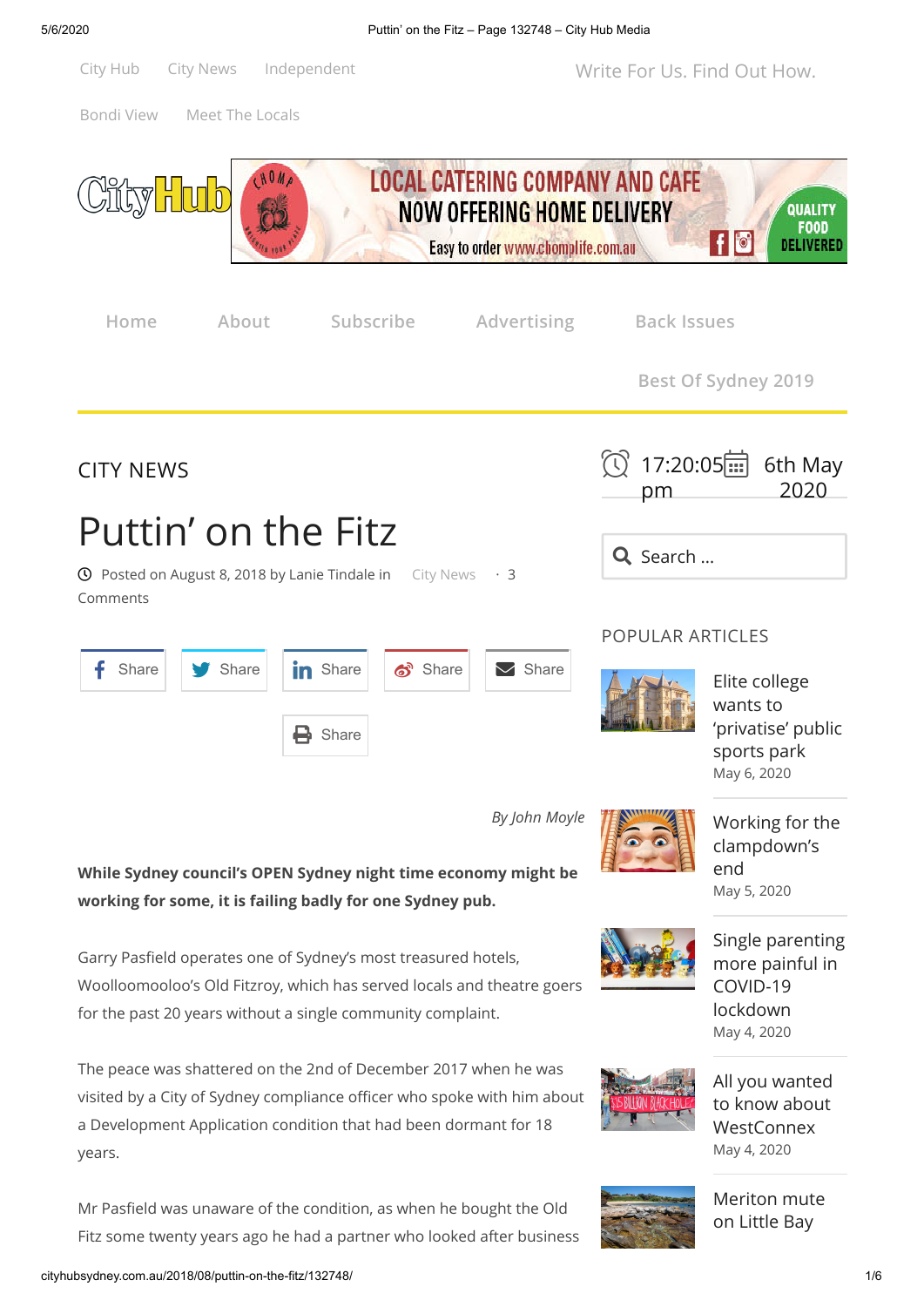affairs, while he ran the pub's day to day operations.

"As the licensee I should have been aware of it, but the officer said that she would help with having it removed," Mr Pasfield said.

"The officer then returned on December 12 and said that I had to do something about it."

On May 18, Mr Pasfield and his lawyer attended City of Sydney Council chambers, meeting with compliance officers in expectation of a resolution to his section 4.55 application to modify the DA.

"They read the riot act to me," Mr Pasfield said, adding that from that day on he has had to employ a security guard four nights a week at a cost of \$1,000 to meet the condition of the original consent.

Mr Pasfield is certain that the enforcement of the condition was triggered by an unfounded noise complaint against the Old Fitz.

Without hard evidence, Old Fitz regulars believe the source of the complaints to be from the women's refuge across the road.

"People living there tell us that one particular person has been trying to get a petition against the hotel for sound," Mr Pasfield claims.

"The City investigates all noise complaints and undertakes compliance enforcement if the noise is assessed as being excessive or offensive," a City of Sydney spokesperson said.

"This action will depend on the evidence gathered by the compliance officers."

The City of Sydney said that it has received five noise complaints against the Old Fitz since December 2017.

The noise complaints were just the beginning of Mr Pasfields's increasingly frequent contact with the City of Sydney.

Since the triggering of the DA condition requiring a security guard, the Old Fitz has also been visited for health inspections and been accused of conducting unauthorised renovations.

[high-rise](http://cityhubsydney.com.au/2020/05/meriton-mute-on-little-bay-high-rise-scheme/) scheme [May 2, 2020](http://cityhubsydney.com.au/2020/05/meriton-mute-on-little-bay-high-rise-scheme/)

Get The Latest CIty Hub News

Enter Your Email Addr

Subscribe

## POPULAR TAGS

| alec smart alex greenwich |  |  |
|---------------------------|--|--|
| angela vithoulkas balmain |  |  |
| bar bar fly               |  |  |
| best of sydney bondi      |  |  |
| Carriageworks CD Review   |  |  |
| city of sydney            |  |  |
| city of sydney council    |  |  |
| clover moore cocktails    |  |  |
| Comedy COVID-19           |  |  |
| darcy byrne Film          |  |  |
| food news                 |  |  |
| gladys berejiklian Greens |  |  |
| Inner West Council        |  |  |
| jamie parker jenny leong  |  |  |
| John Moyle Kings Cross    |  |  |
| leichhardt council        |  |  |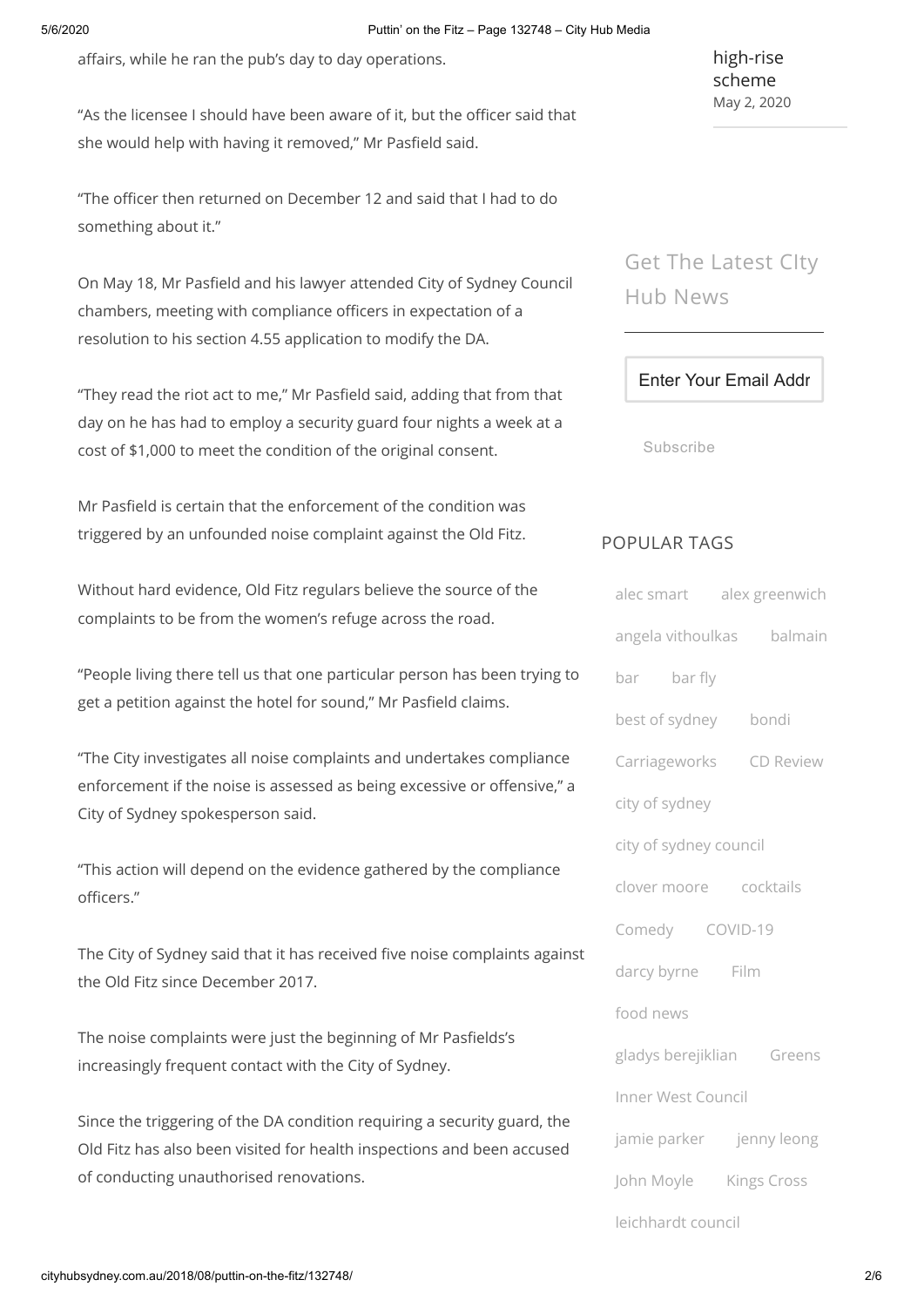## 5/6/2020 Puttin' on the Fitz – Page 132748 – City Hub Media

"So far four different departments from Council have come to check us one or more times," Mr Pasfield said.

All of this action against a pub which has only needed to call the police once in 20 years has led community members to question the effectiveness of the City of Sydney's OPEN Sydney policy.

They claim on one hand the City of Sydney is trying to promote a night time economy that has been struggling for many years, and on the other its compliance officers appear to be part of the problem, using the letter of the law to impede business.

"The Old Fitz ticks every box that OPEN Sydney promotes of cultural policy and night time policy and is now attracting compliance attention because of an unfounded complaint," Councillor Craig Chung, City of Sydney said.

Author Louis Nowra who has been a regular of the Old Fitz for over a decade appeared dumbfounded when he said "Why the City of Sydney seems determined to harass in such a heavy handed way this special community hotel remains a mystery."

The solution to the mystery could be the culture developed by certain City compliance officers.

Councillor Angela Vithoulkas, City of Sydney said: "Our compliance officers should have the ability to resolve and just not fine."

While stressing that in her 30 years of operating small businesses she has met many good compliance officers, Cr Vithoulkas said the behaviour of a few casts a shadow over all actions being carried out in the name the City.

Councillor Chung raises the issue of public policy being eroded by private conduct when he said, "The City should be helping businesses to stay open and help themselves in the night time economy, and on the other hand rein in these compliance officers who seem intent on shutting them down."

"There is a complete lack of transparency and agenda that is happening without the knowledge of councillors," Cr Vithoulkas said.

| linda scott Marrickville |  |  |
|--------------------------|--|--|
| movie review Music       |  |  |
| Naked City Newtown       |  |  |
| NSW government opinion   |  |  |
| review Sally Betts       |  |  |
| satire Sydney            |  |  |
| Sydney Opera House       |  |  |
| sydney theatre company   |  |  |
| <b>Waverley Council</b>  |  |  |
| wendy bacon westconnex   |  |  |
| Wine                     |  |  |



Todays Weather